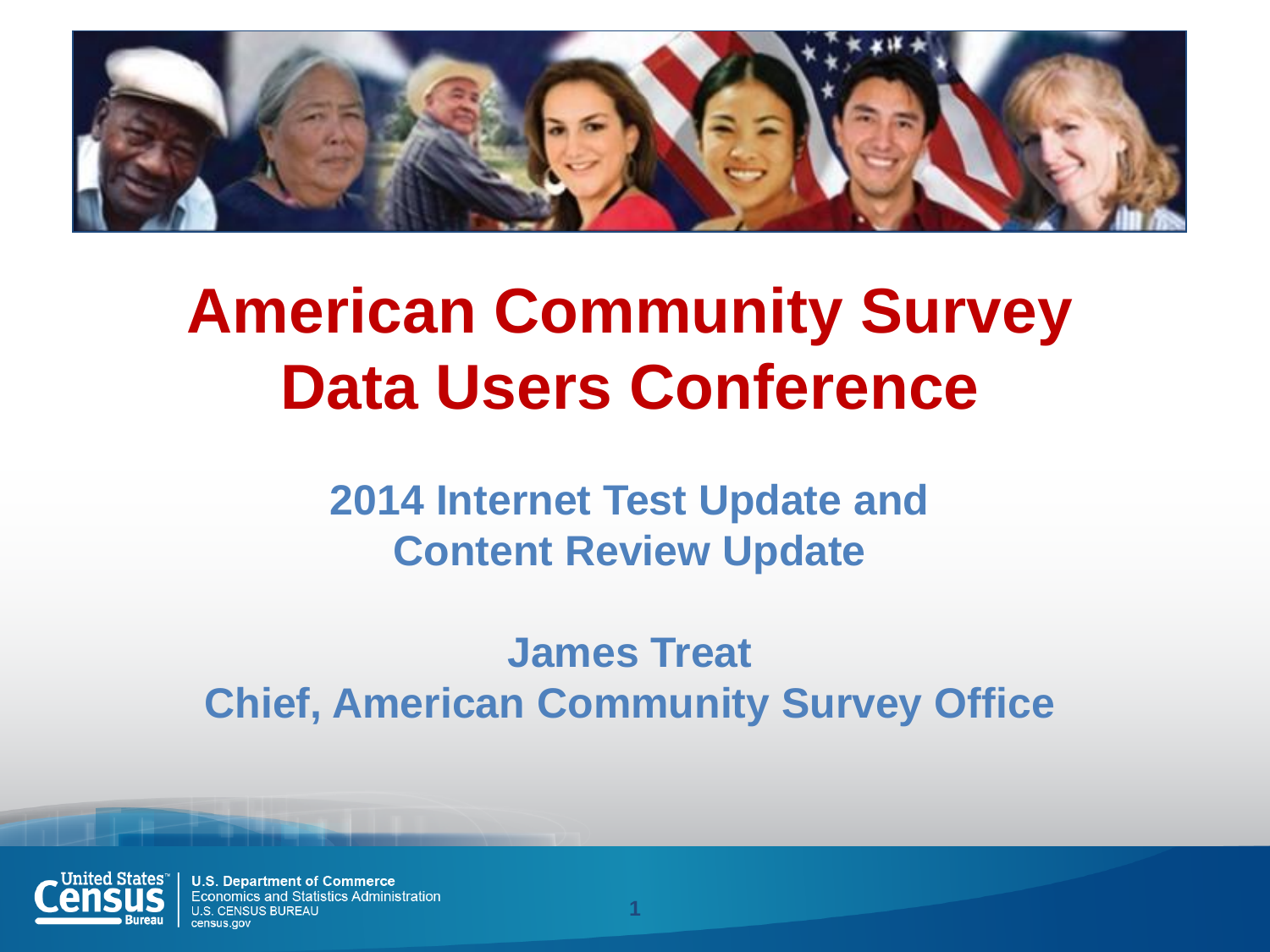

#### **2014 Internet Test Update**

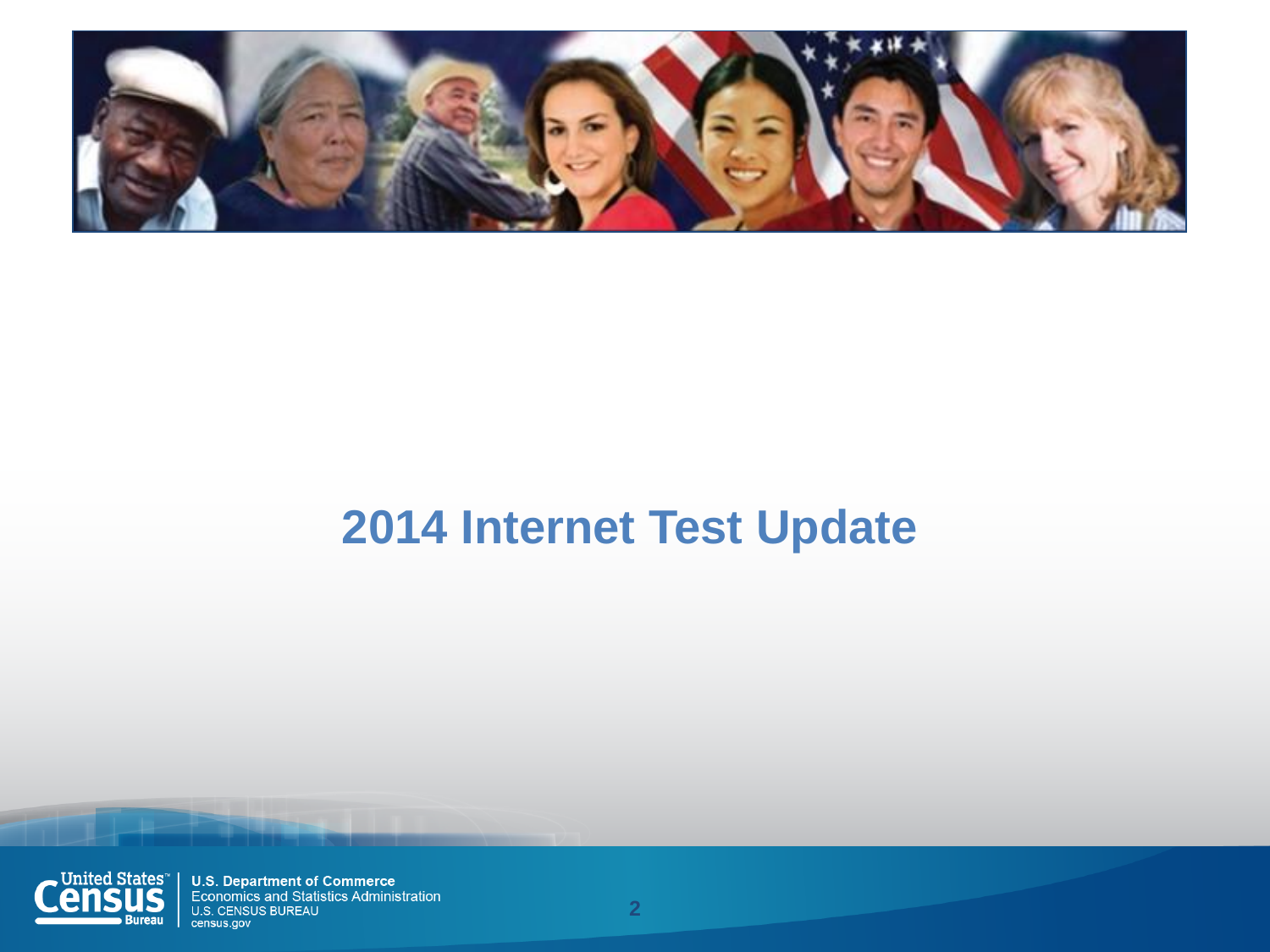## **Outline**

**\_\_\_\_\_\_\_\_\_\_\_\_\_\_\_\_\_\_\_\_\_\_\_\_\_\_\_\_\_\_\_\_\_\_\_**

- **Background**
- **Purpose of the 2014 Test**
- Changes to Instrument
- **Design and Sample**
- **Evaluation Measures**

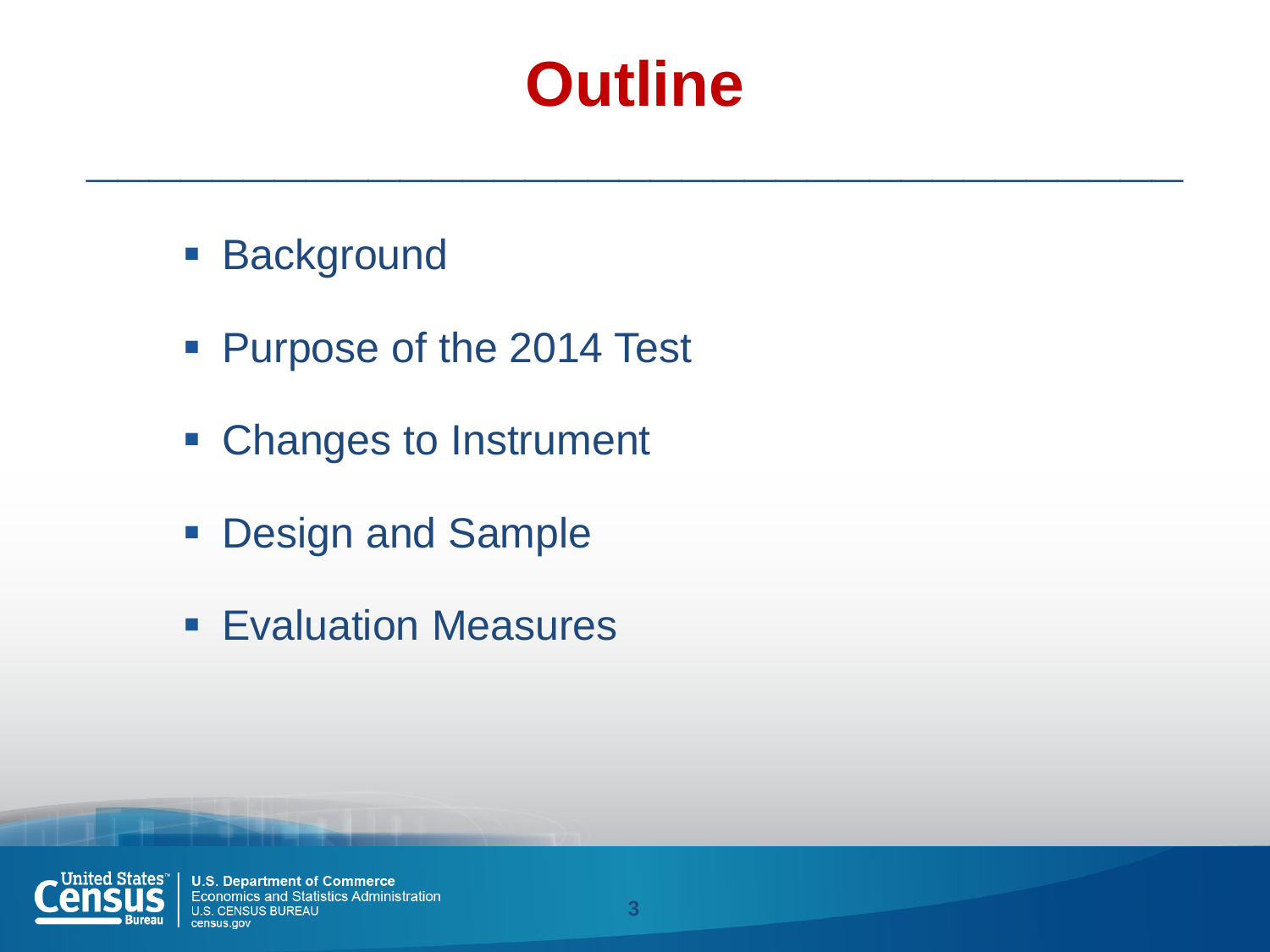# **Background \_\_\_\_\_\_\_\_\_\_\_\_\_\_\_\_\_\_\_\_\_\_\_\_\_**

- **2011 ACS Internet Tests** 
	- Tested notification strategies
	- Evaluated the design of the instrument
- **Internet Mode in Production Jan. 2013**

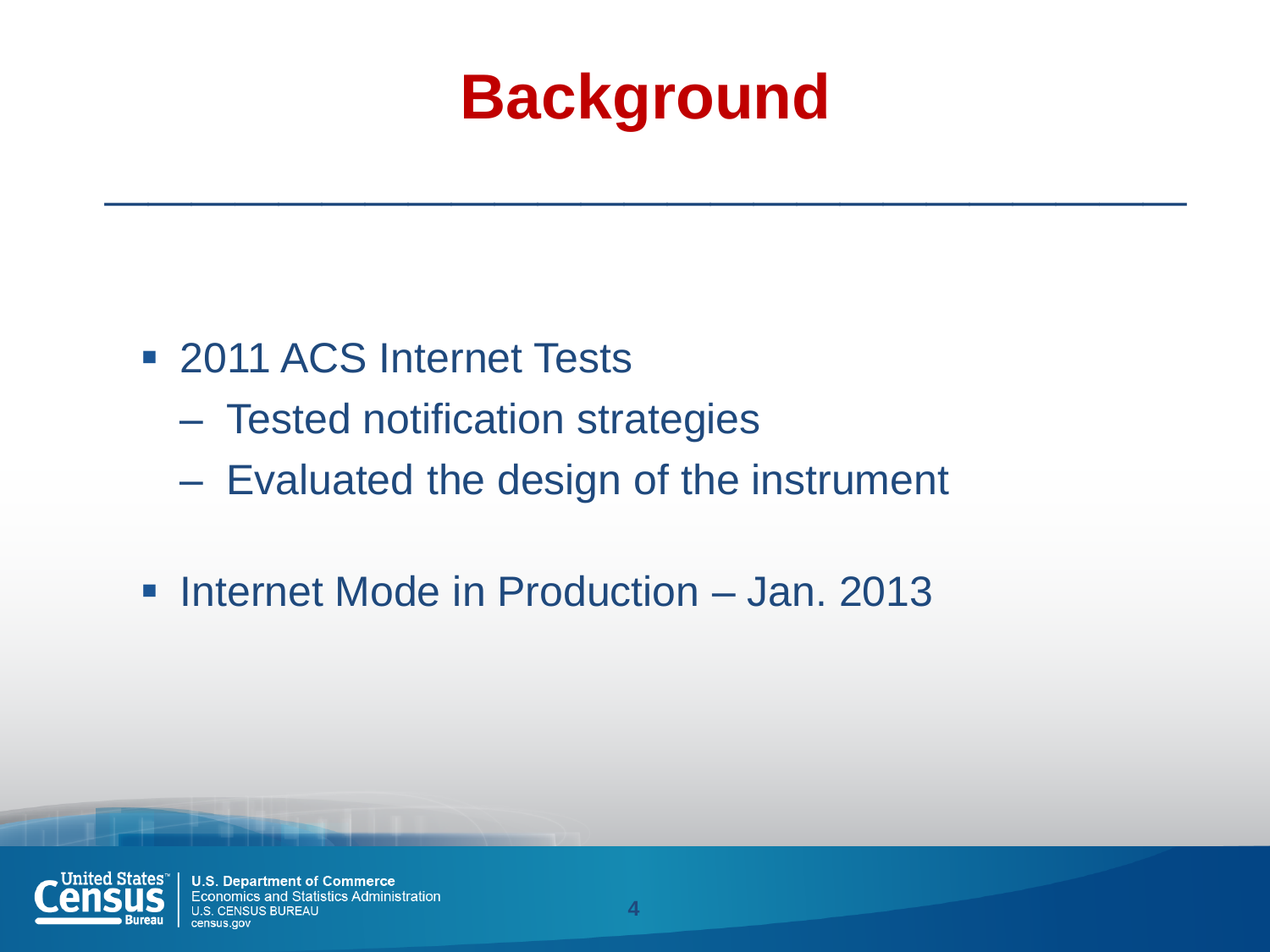# **Purpose of the 2014 Test**

**\_\_\_\_\_\_\_\_\_\_\_\_\_\_\_\_\_\_\_\_\_\_\_\_\_\_\_\_\_\_\_**

- Evaluate Potential Improvements to the Instrument Design
	- Reduce incidences of error messages
	- Increase reporting of multiple ancestries
- Reduce Break-offs and Item Nonresponse
	- Addition of a security question
	- Email reminders to those who started, but did not finish the survey



**U.S. Department of Commerce** omics and Statistics Administration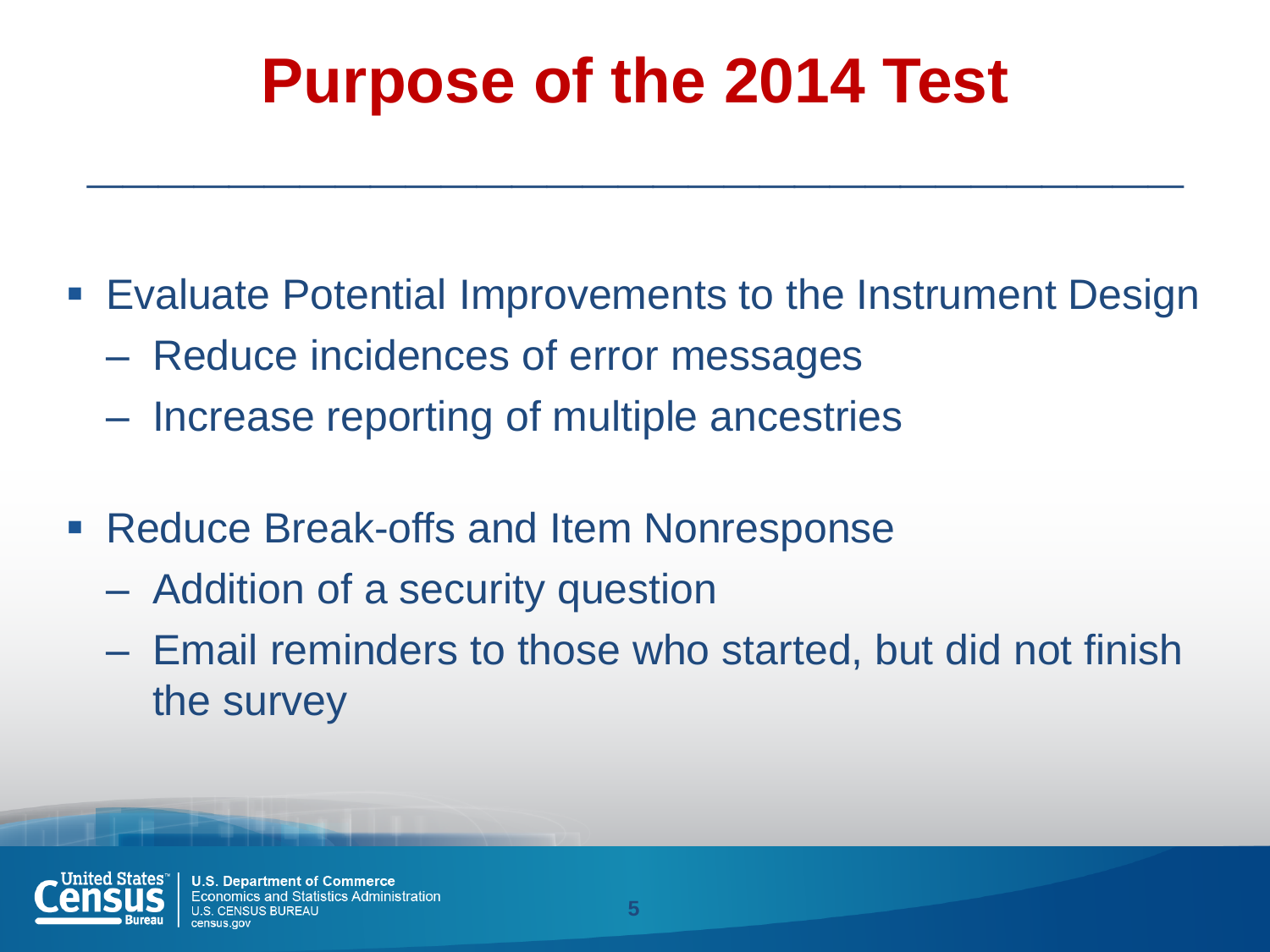# **Instrument Changes**

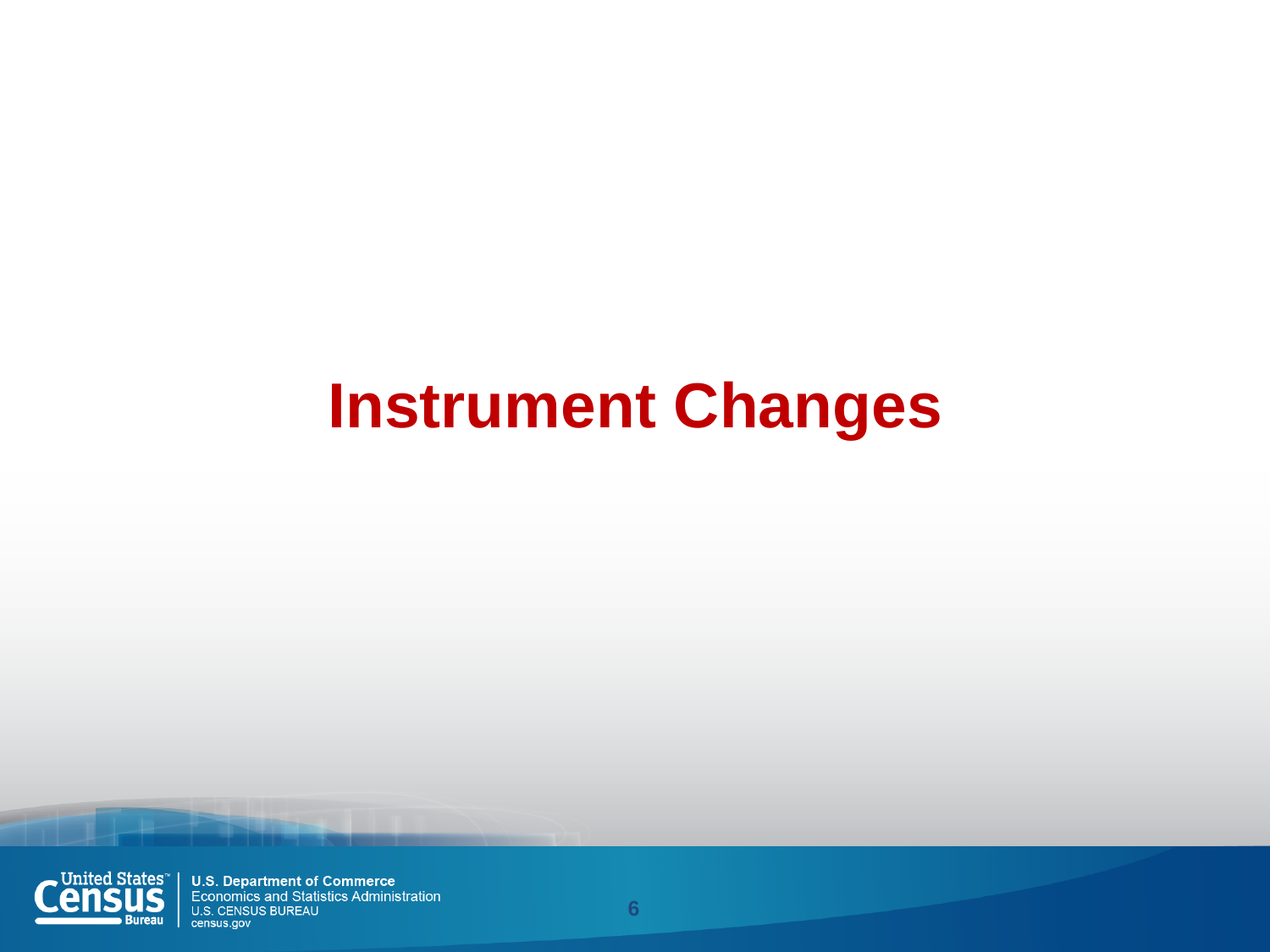#### **Highlight Secondary Tasks for Questions**

#### **with Multiple Parts on One Screen**

| United States <sup>®</sup><br>Bureau                                                                                                                                              |                                                                                                                  | <b>American Community Survey</b> |                                                                                                |
|-----------------------------------------------------------------------------------------------------------------------------------------------------------------------------------|------------------------------------------------------------------------------------------------------------------|----------------------------------|------------------------------------------------------------------------------------------------|
| <b>Instructions</b>                                                                                                                                                               | <b>FAQs</b>                                                                                                      | <b>Save &amp; Logout</b>         |                                                                                                |
| The following series of questions refer to Big G.<br>o<br>Where was Big G born? (Help)<br>Ω<br>OIn the United States - Select name of state.<br><b>Select Name</b><br><< Previous | $\blacksquare$<br>©Outside the United States - Enter name of foreign country, or Puerto Rico, Guam, etc.<br>Next |                                  | <b>Where You Are</b><br>Basic Info<br><b>Housing Questions</b><br>Person Info<br>$\cdot$ Big G |
|                                                                                                                                                                                   |                                                                                                                  |                                  | <b>Contact Us</b><br><b>Accessibility</b><br><b>Privacy</b><br><b>Security</b>                 |

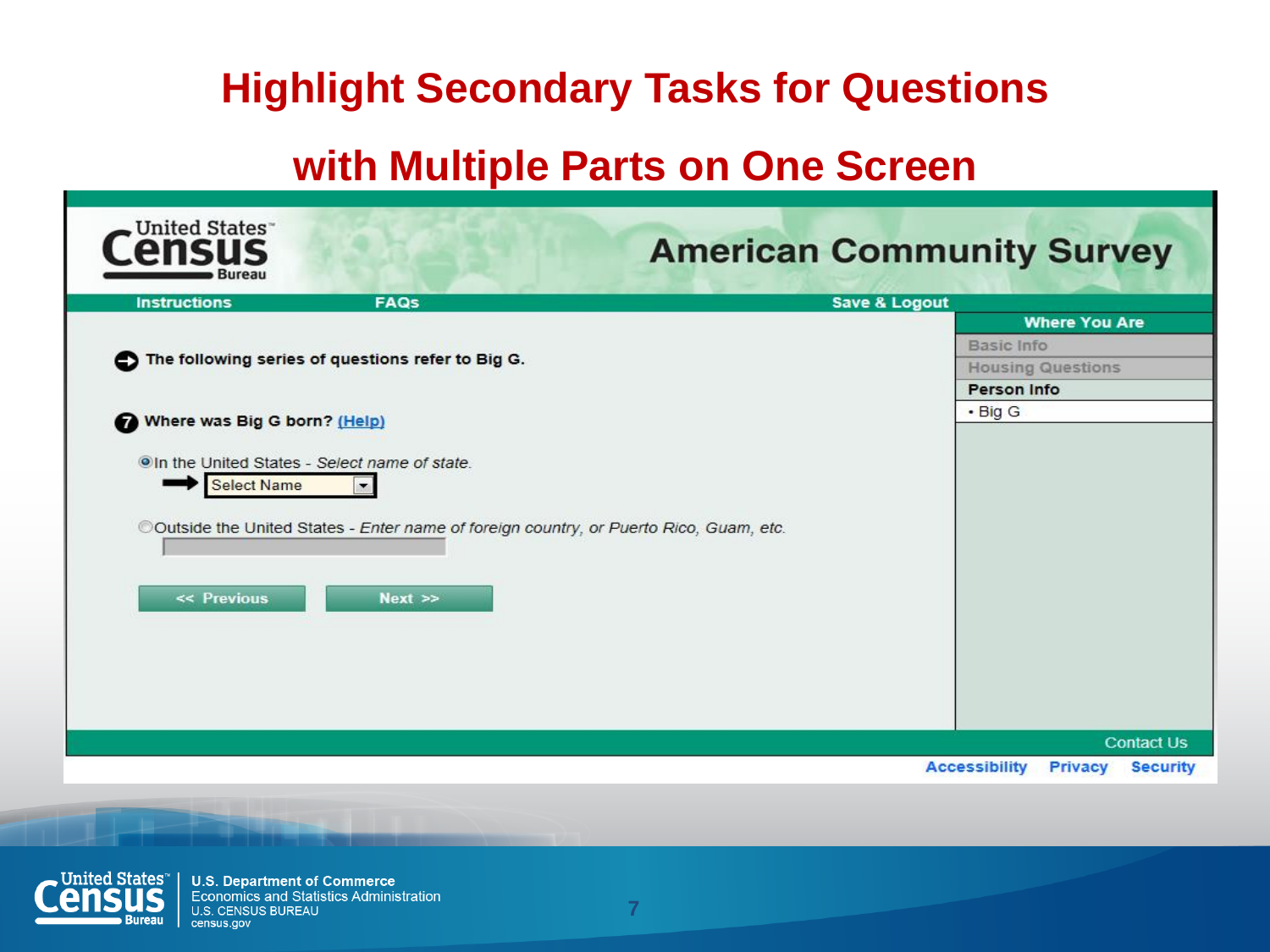#### **Increase Height of Write-in Box for Ancestry**

|                                                            | <b>Save &amp; Logout</b> |
|------------------------------------------------------------|--------------------------|
|                                                            | <b>Where You Are</b>     |
| (B) What is John T Doe's ancestry or ethnic origin? (Help) | <b>Basic Info</b>        |
|                                                            | <b>Housing Questions</b> |
|                                                            | <b>Person Info</b>       |
|                                                            | • John T Doe             |
|                                                            |                          |
| (For example: Italian, Jamaican, African Am., Cambodian,   |                          |
| Cape Verdean, Norwegian, Dominican, French Canadian,       |                          |
| Haitian, Korean, Lebanese, Polish, Nigerian, Mexican,      |                          |
|                                                            |                          |
| Taiwanese, Ukrainian, and so on.)                          |                          |
|                                                            |                          |
| << Previous<br>$Next$ $\gg$                                |                          |
|                                                            |                          |
|                                                            |                          |
|                                                            |                          |
|                                                            |                          |
|                                                            |                          |
|                                                            |                          |
|                                                            |                          |
|                                                            |                          |
|                                                            |                          |

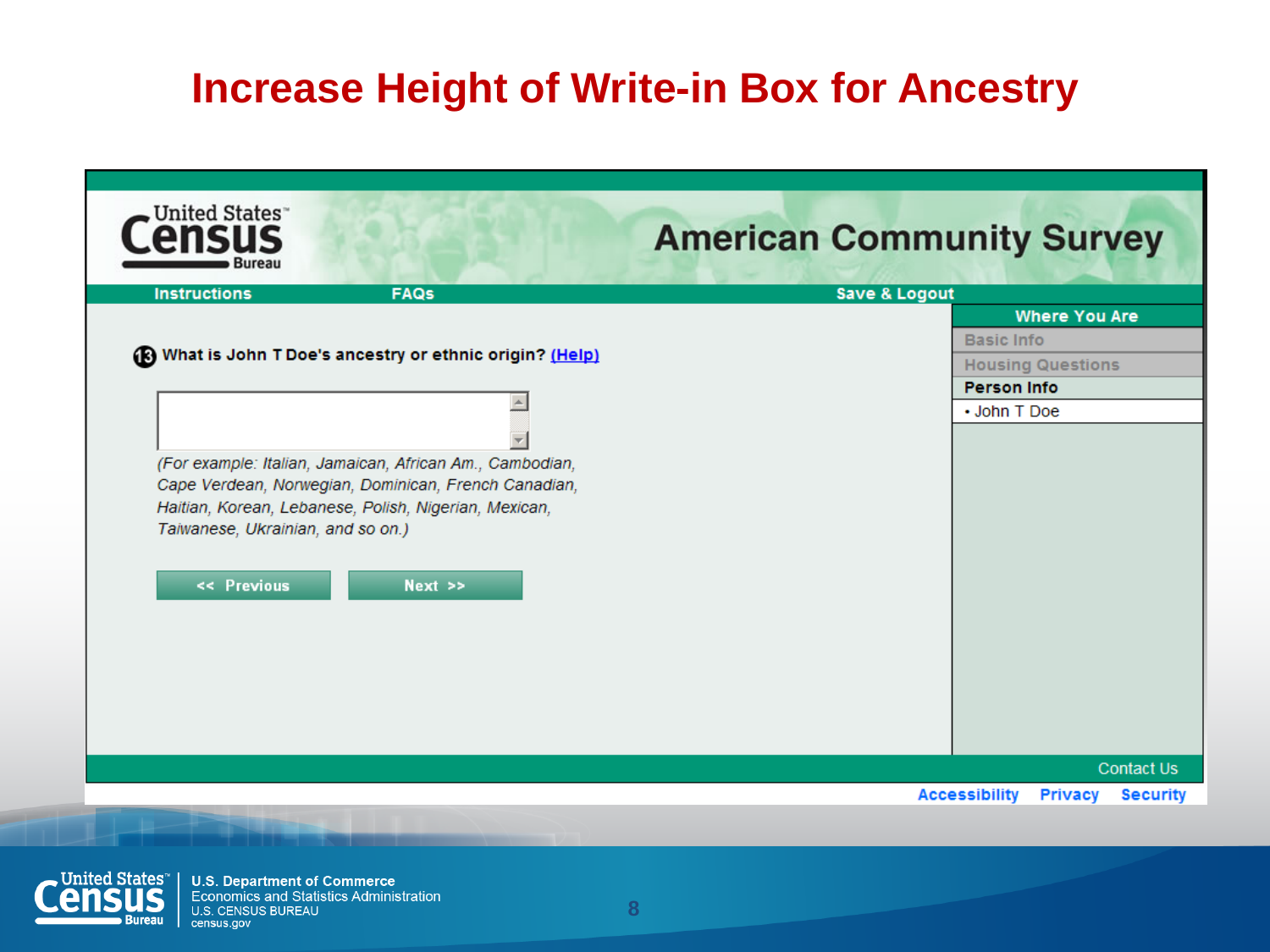#### **New Security Question**

| United States                      |                                                                                                                                                                                                                                                    |                                                             |                 |
|------------------------------------|----------------------------------------------------------------------------------------------------------------------------------------------------------------------------------------------------------------------------------------------------|-------------------------------------------------------------|-----------------|
| <b>Bureau</b>                      |                                                                                                                                                                                                                                                    | <b>American Community Survey</b>                            |                 |
| <b>Instructions</b>                | <b>FAQs</b>                                                                                                                                                                                                                                        | <b>Save &amp; Logout</b>                                    |                 |
| Please make note of the PIN below. | It will allow you to log back into the survey if the session times out or you need to stop and<br>come back later. The session will time out if left idle for more than 15 minutes. This survey<br>will take approximately 40 minutes to complete. |                                                             |                 |
| <b>PIN: 1811</b>                   | Please select a security question to answer. If you forget your PIN, you will be asked to<br>provide this answer to re-enter the survey.                                                                                                           |                                                             |                 |
|                                    | Security Question: Please select a security question.                                                                                                                                                                                              |                                                             |                 |
| Answer:                            | Please select a security question.<br>What color was your first car?                                                                                                                                                                               |                                                             |                 |
|                                    | What is your high school's mascot?                                                                                                                                                                                                                 |                                                             |                 |
| $Next$ $\gg$                       | What is the name of your first pet?<br>In what city were you born?                                                                                                                                                                                 |                                                             |                 |
|                                    |                                                                                                                                                                                                                                                    |                                                             |                 |
|                                    |                                                                                                                                                                                                                                                    | <b>Contact Us</b><br><b>Accessibility</b><br><b>Privacy</b> | <b>Security</b> |

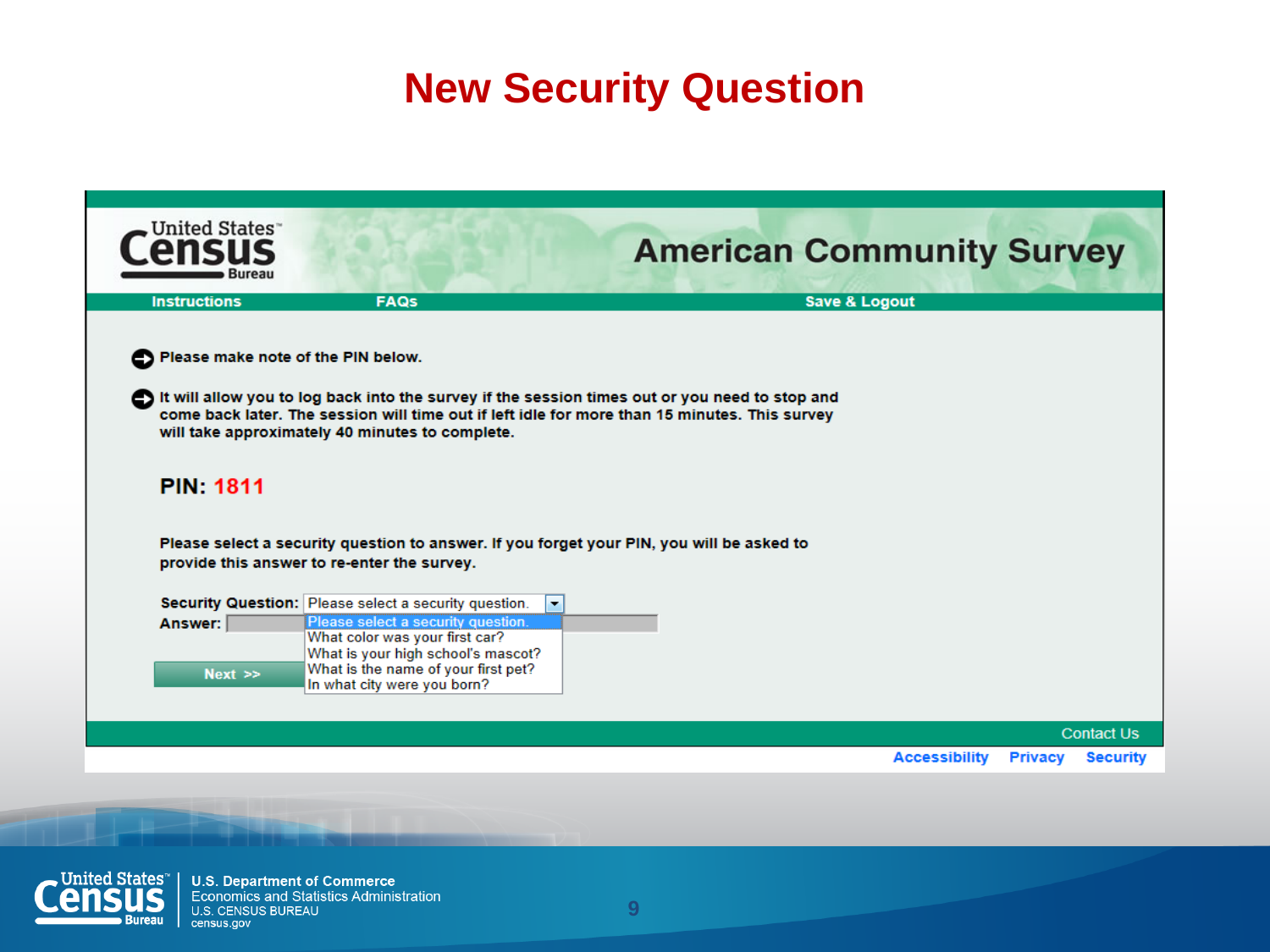#### **Collection of email address**

| <b>FAQs</b><br><b>Instructions</b>                              | <b>Save &amp; Logout</b>                                                                 |
|-----------------------------------------------------------------|------------------------------------------------------------------------------------------|
|                                                                 | What is your name, telephone number, and email address? We may contact you if there is a |
| question. (Help)<br><b>First Name</b><br>MI<br><b>Last Name</b> |                                                                                          |
| Area                                                            |                                                                                          |
| Number<br>Code<br>$\overline{\phantom{a}}$                      |                                                                                          |
| <b>Email Address</b>                                            |                                                                                          |
| <b>Confirm Email Address</b>                                    |                                                                                          |
|                                                                 |                                                                                          |
| Next                                                            |                                                                                          |
|                                                                 |                                                                                          |
|                                                                 |                                                                                          |

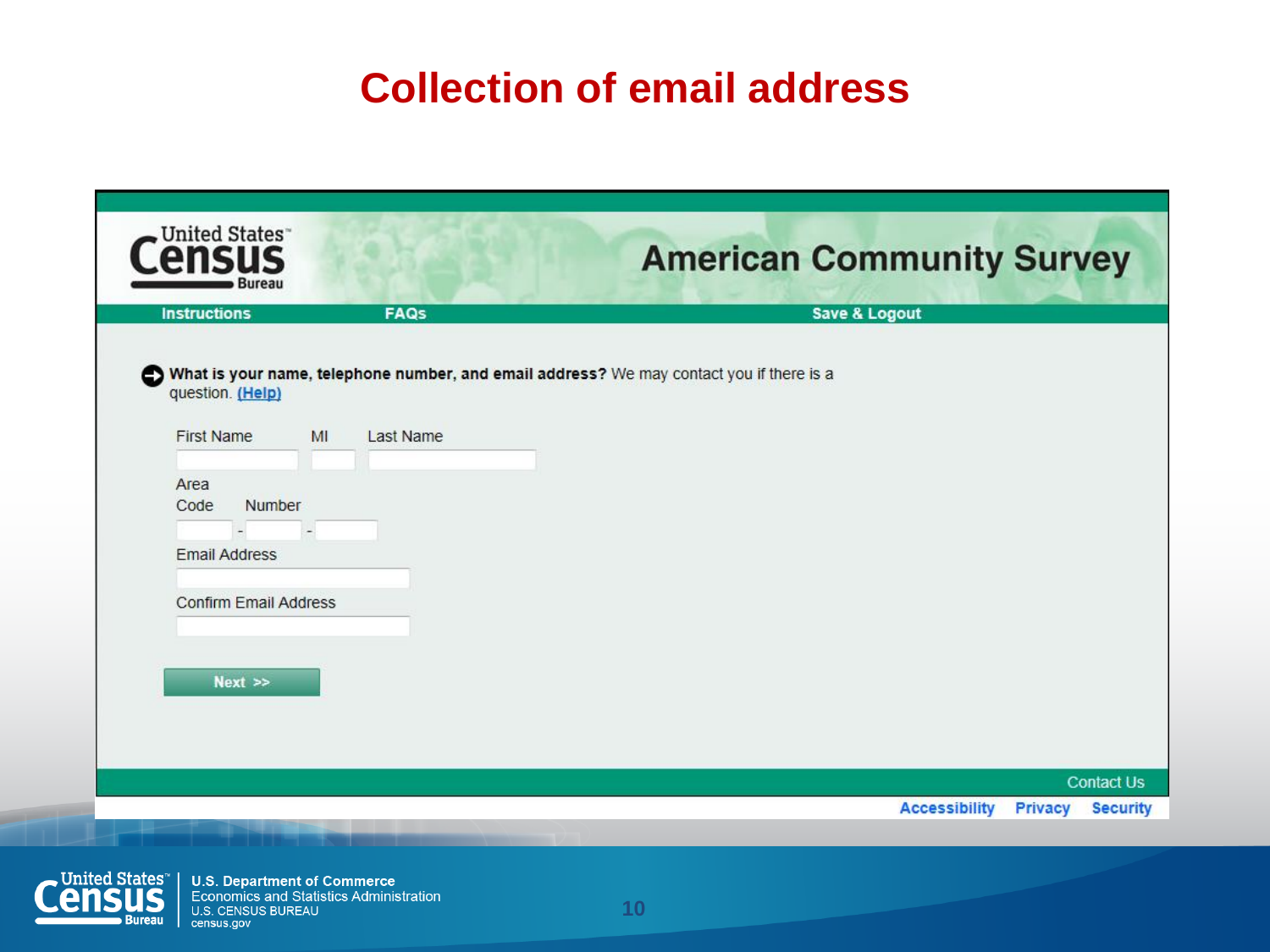## **Design and Sample**

**\_\_\_\_\_\_\_\_\_\_\_\_\_\_\_\_\_\_\_\_\_\_\_\_\_\_\_\_\_\_\_\_\_\_\_**

- 2014 Internet Test uses July 2014 production panel sample
- Six experimental treatments of about 12,000 addresses each
- 3 months of data collection

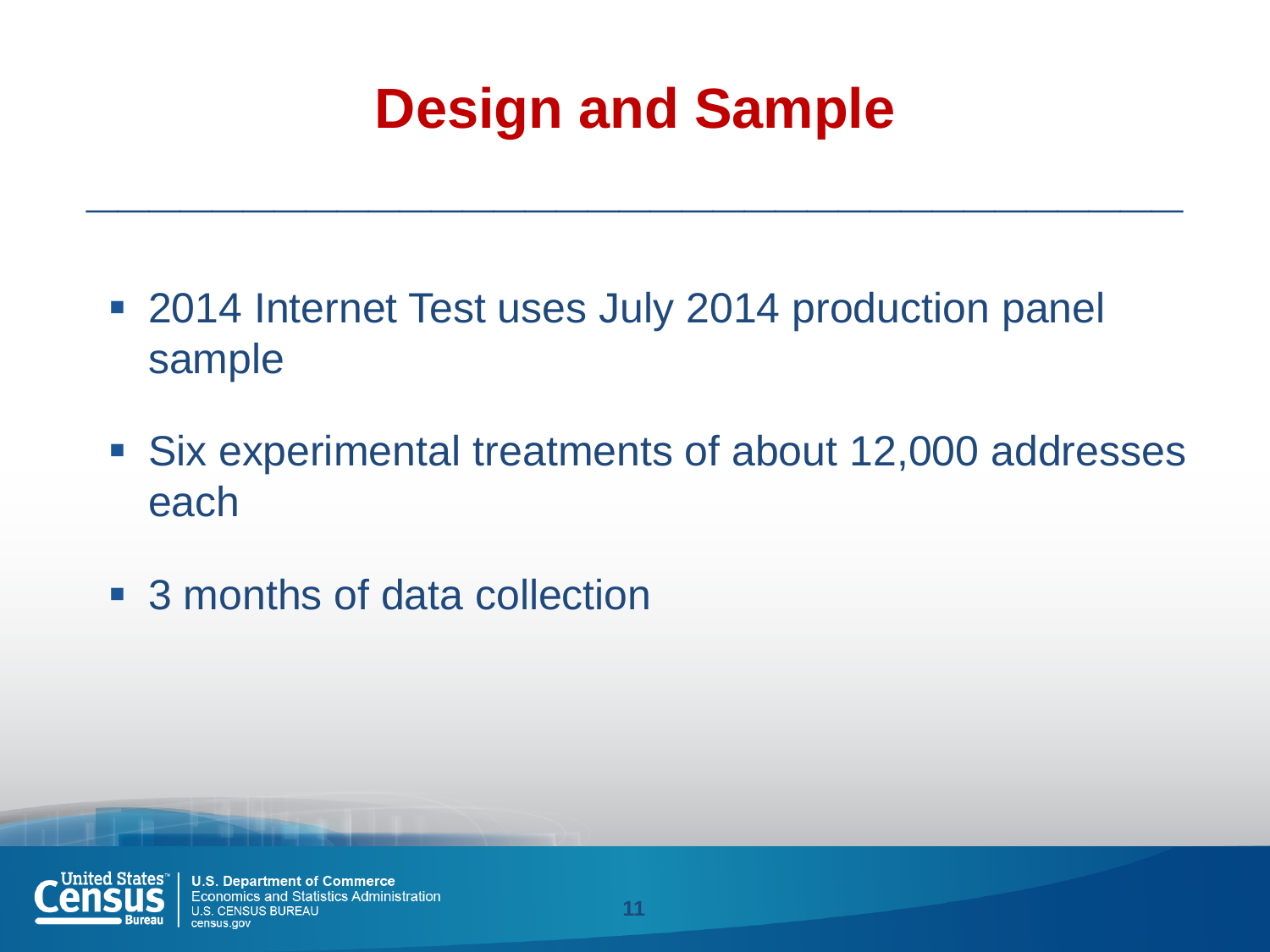## **Main Evaluation Measures**

**\_\_\_\_\_\_\_\_\_\_\_\_\_\_\_\_\_\_\_\_\_\_\_\_\_\_\_\_\_\_\_\_\_\_\_**

- Self-response rate and Internet response rate
- **Breakoff rate**
- **Item nonresponse rate**
- **Error rate and rate of multiple ancestry entries**

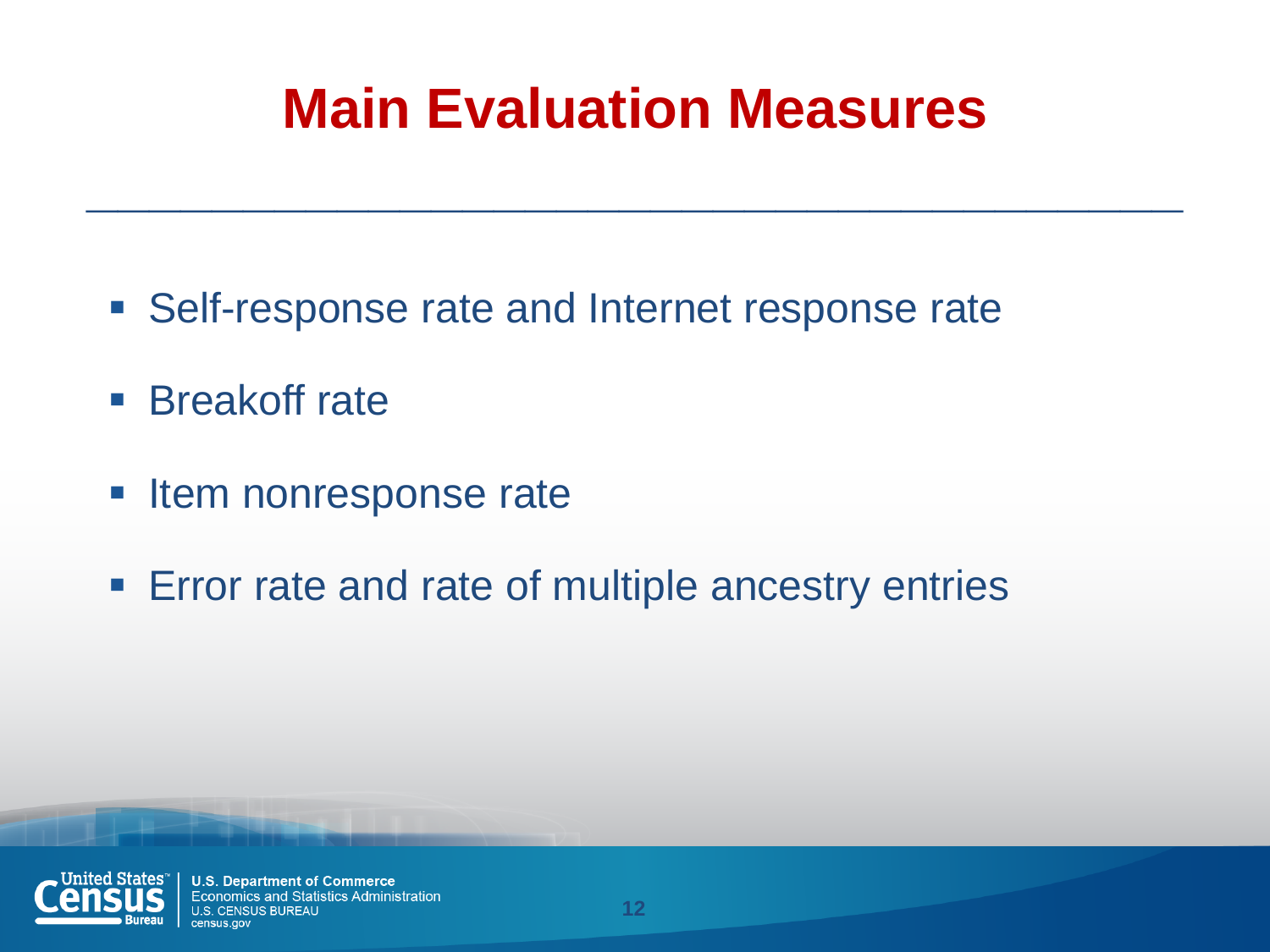

#### **Content Review Update**

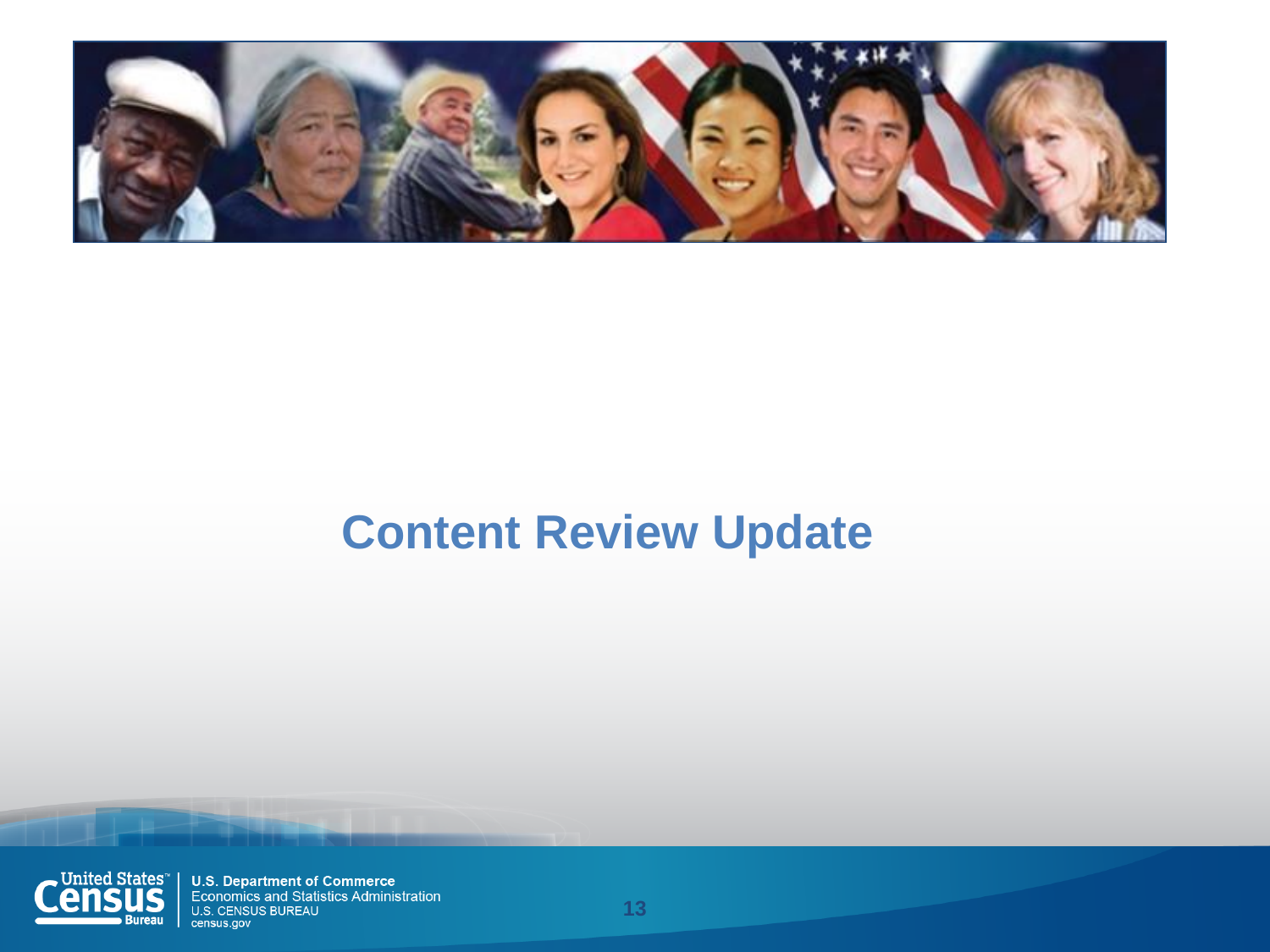### **Outline**

- **Background**
- **Timeline & Approach**
- **Decision Criteria**
- **Feedback Mechanisms**
- **How to Participate**

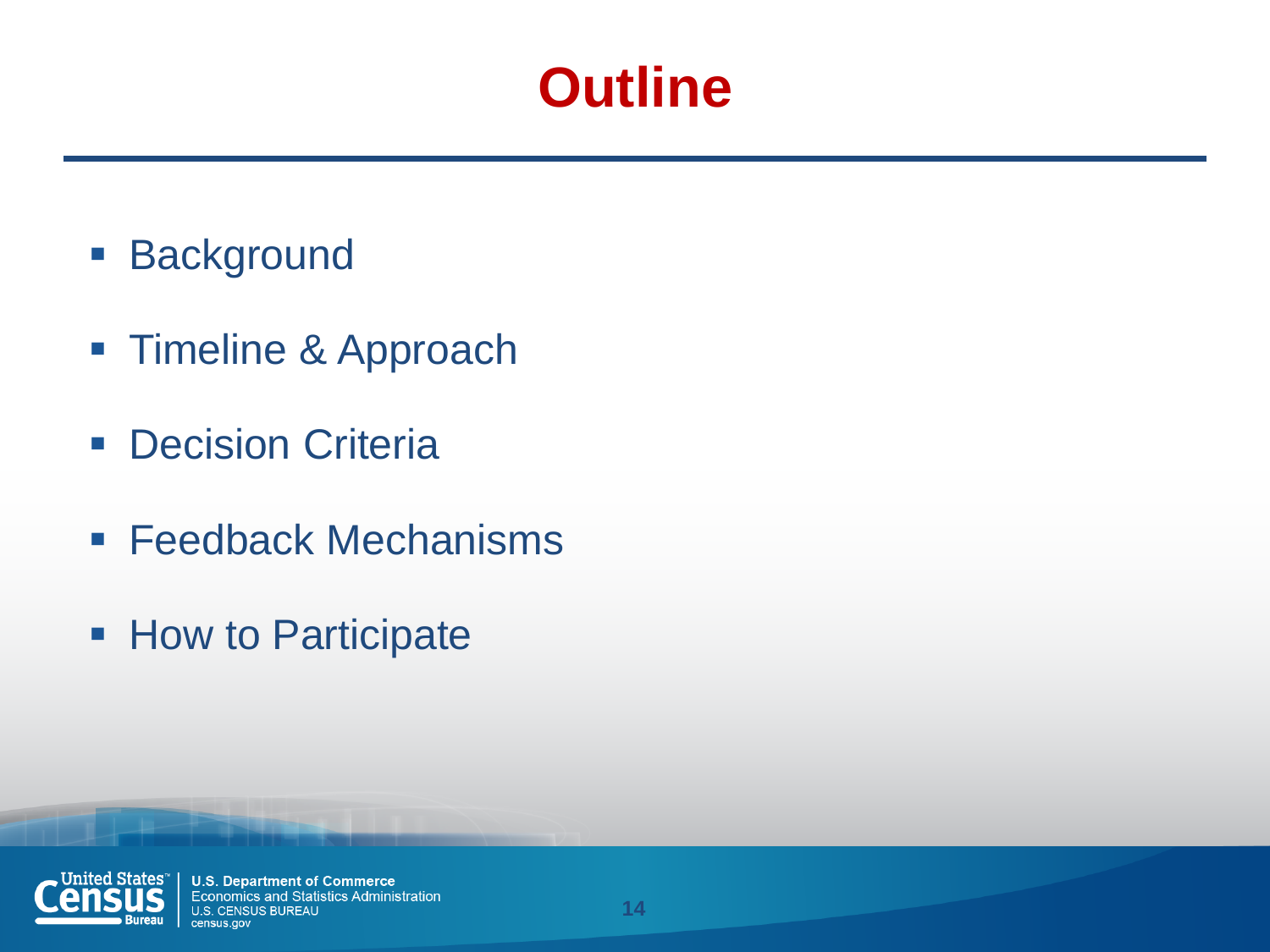## **Background**

- In April 2011, the Census Bureau began a comprehensive assessment of the ACS program – including an initiative to examine and confirm the value of each question on the ACS
- In June 2012, OMB initiated a process to confirm and update information regarding the statutory and regulatory authority for the questions on the ACS with select federal agencies (Sunstein Memo)
- In May 2013, we therefore implemented a more thorough ACS content review

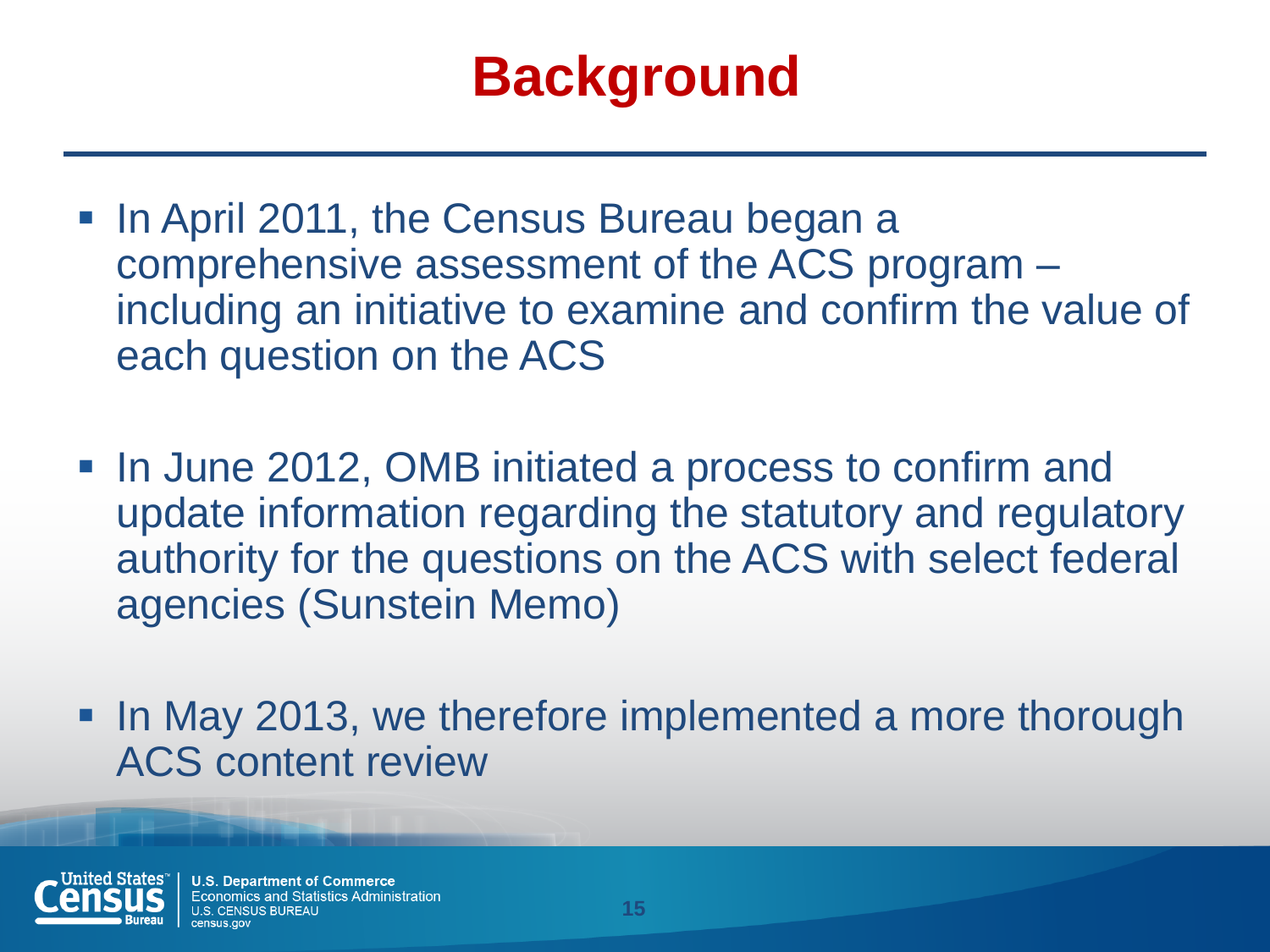## **Project Timeline**

- Started Project: May 2013
- **Initiated communications with Stakeholders: Sep 2013** 
	- Engaging Data Users at this Conference: May 2014
- Gather input: May Jul 2014
- Analyze input and make content decisions: May Sep 2014
- **Formally announce decisions and seek public input via Federal** Register notice: Oct – Dec 2014
- Communicate with Stakeholders on decisions and feedback from Federal Register Notice via additional mechanisms: Oct 2014 – Jan 2015
- **IMPLEMENT DECAY IS NOTEN IN THE IMPLEMENT IS CONTROVER THE IMAGE IN THE IMAGE IS A THE IMAGE IN THE IMAGE IS A OMB**

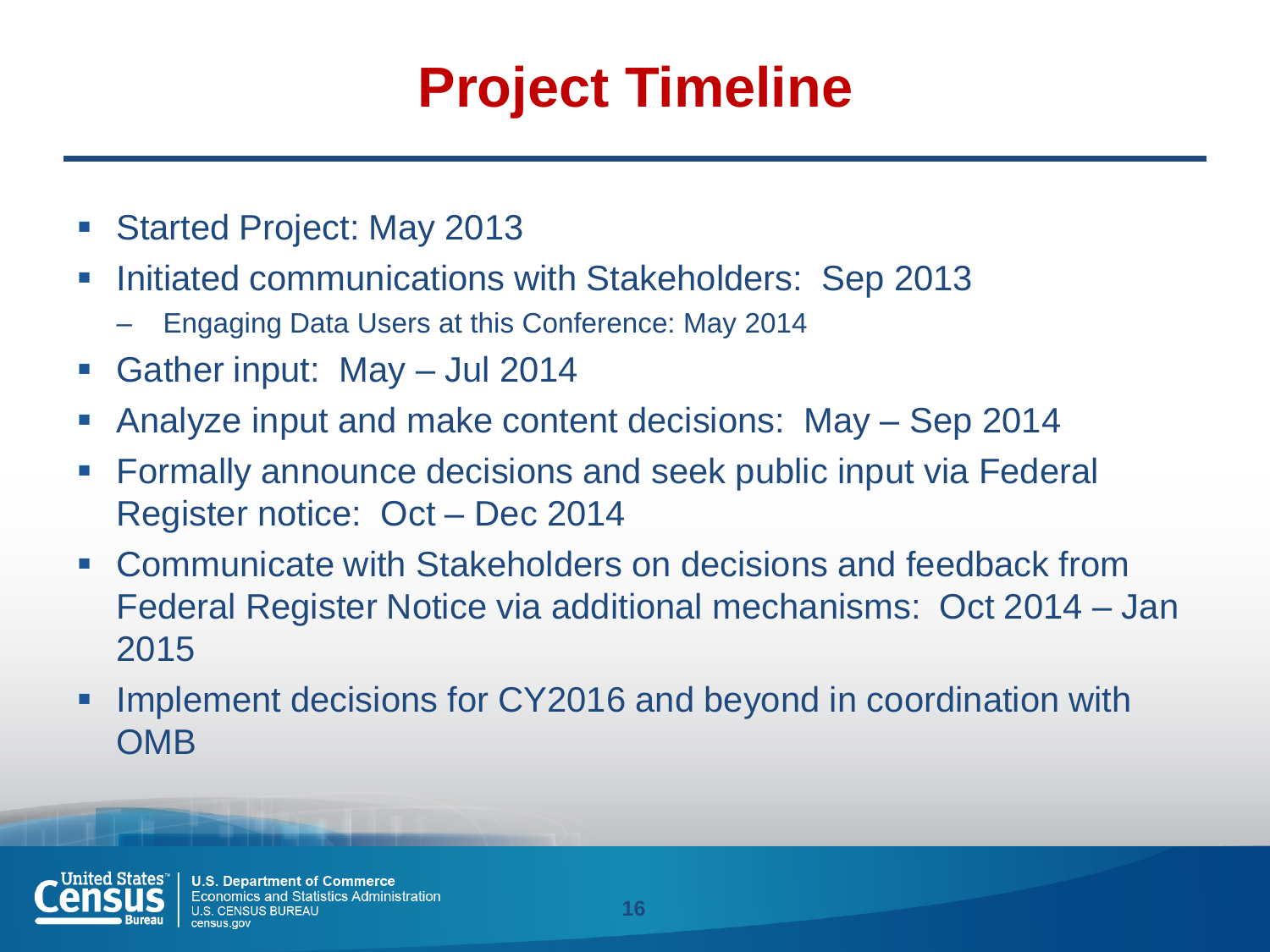## **Approach**

- We will review all topics on the questionnaire
- Phase 1 (1st week of June): We will place our *initial* focus on four high-profile topics:
	- Plumbing: 8a, 8b, 8c and 8d
	- Disability: 17a, 17b, 18a, 18b, 18c and 19
	- Journey to Work: 30, 31, 32, 33 and 34
	- Income: 47a, 47b, 47c, 47d, 47e, 47f, 47g, 47h and 48
- Phase II (3<sup>rd</sup> week of June): We will begin to review the remaining topics on the questionnaire

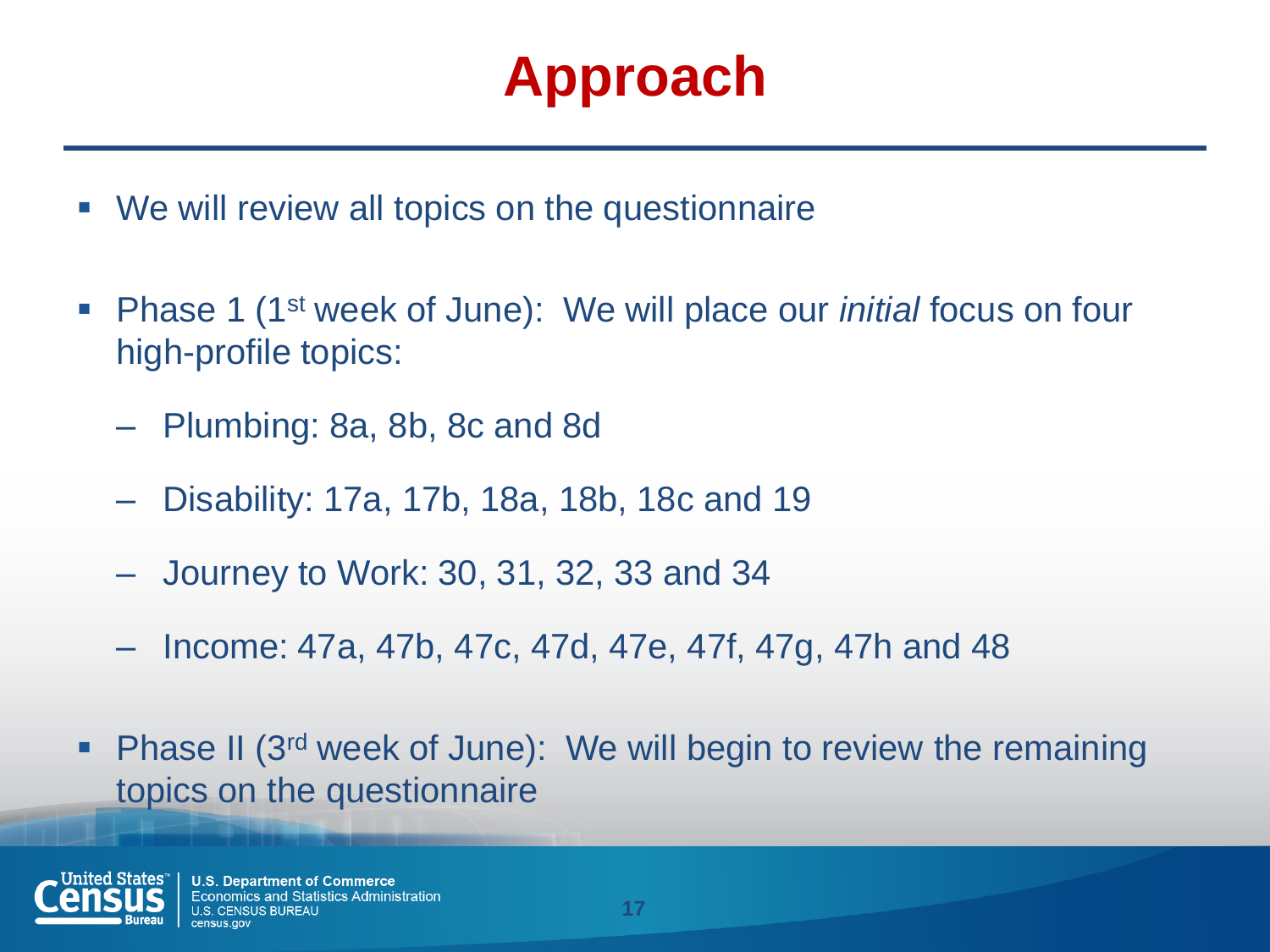## **Decision Criteria**

- The Census Bureau has identified 19 decision criteria in all:
	- 13 that measure the utility and quality (benefit) of a variable
	- 6 that measure the difficulty (cost) of obtaining information
- We are gathering input from:
	- Federal agencies: May Jun 2014
	- Survey Respondents via website feedback form (May June 2014)
	- Field Representatives via internal survey (May 2014)
	- Internal operational data (Jan Jun 2014)
	- Data users via website feedback form (June July 2014) (45 day window)

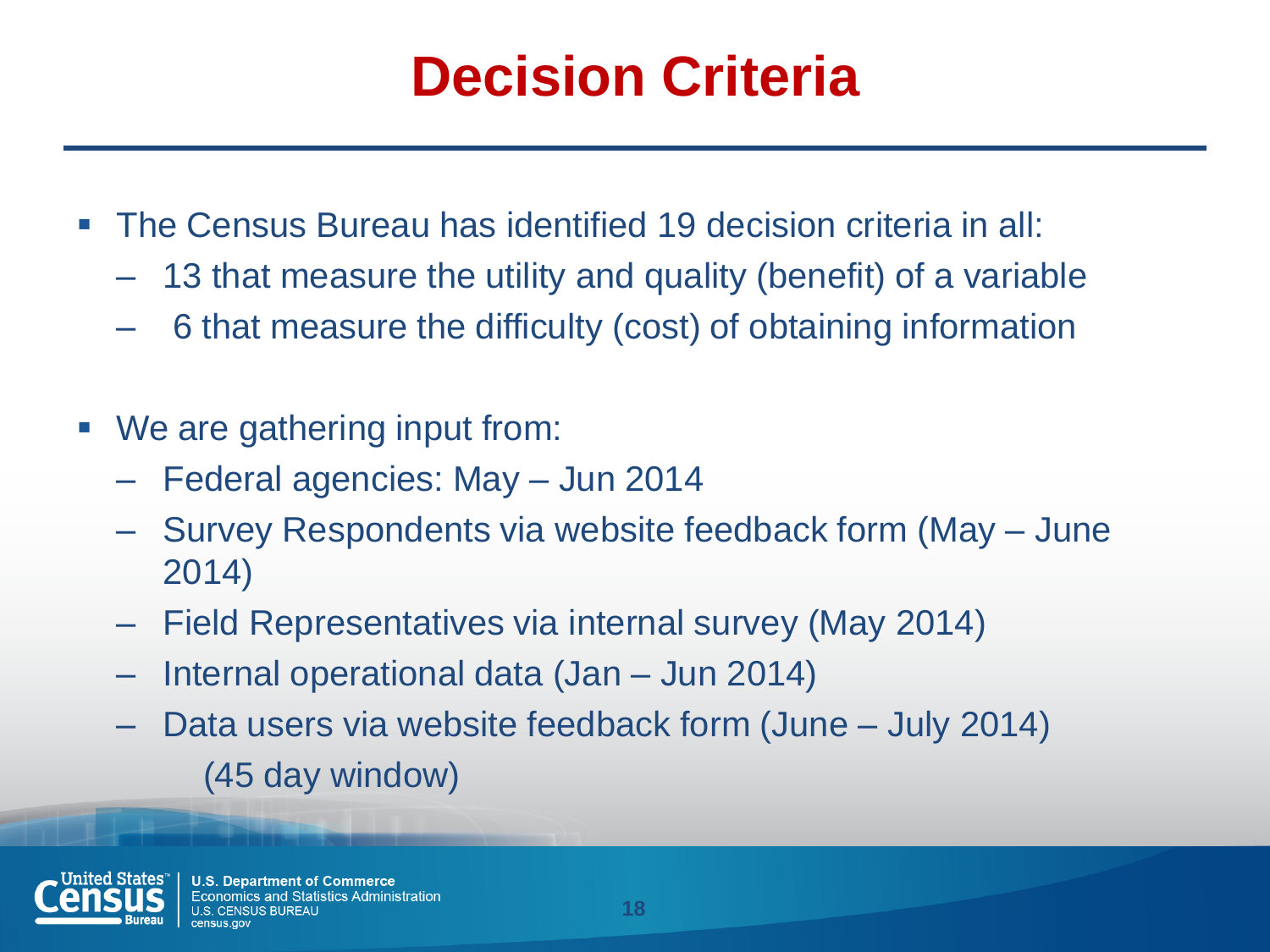## **Utility vs. Difficulty**

#### **Utility (Benefit)**

- Uses at Block Group/Tract Level— **Statutory**
- Uses at Place/County/MSA Level— **Statutory**
- Uses at State/Nation Level—Statutory
- Uses at Block Group/Tract Level— Required
- Uses at Place/County/MSA Level— Required
- Uses at State/Nation Level—Required
- Uses at Block Group/Tract Level— Programmatic
- Uses at Place/County/MSA Level— Programmatic
- Uses at State/Nation Level—Programmatic
- County-Level Interquartile Range in Values
- Used to Select frame for a Federal Survey
- Other Data Sources Exist
- Median County-Level Coefficients of Variation

#### **Difficulty (Cost)**

- Cognitive Burden
- **Sensitivity**
- **Overall Difficulty**
- Number of Complaints
- Seconds to Answer
- Median Item Response Rate at County Level

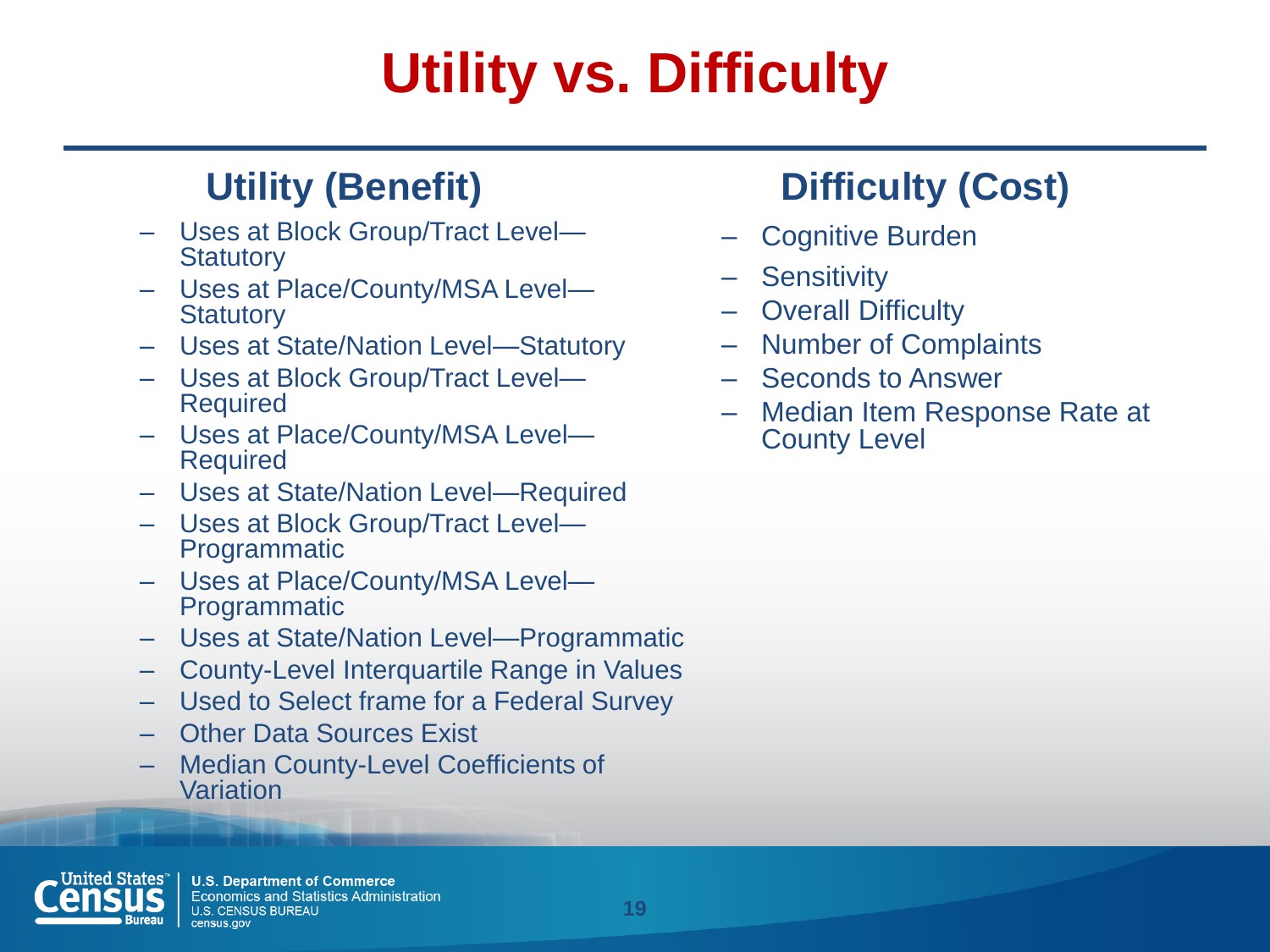### **Notional Example**



Difficulty



**U.S. Department of Commerce Example 20** Economics and Statistics Administration U.S. CENSUS BUREAU census.gov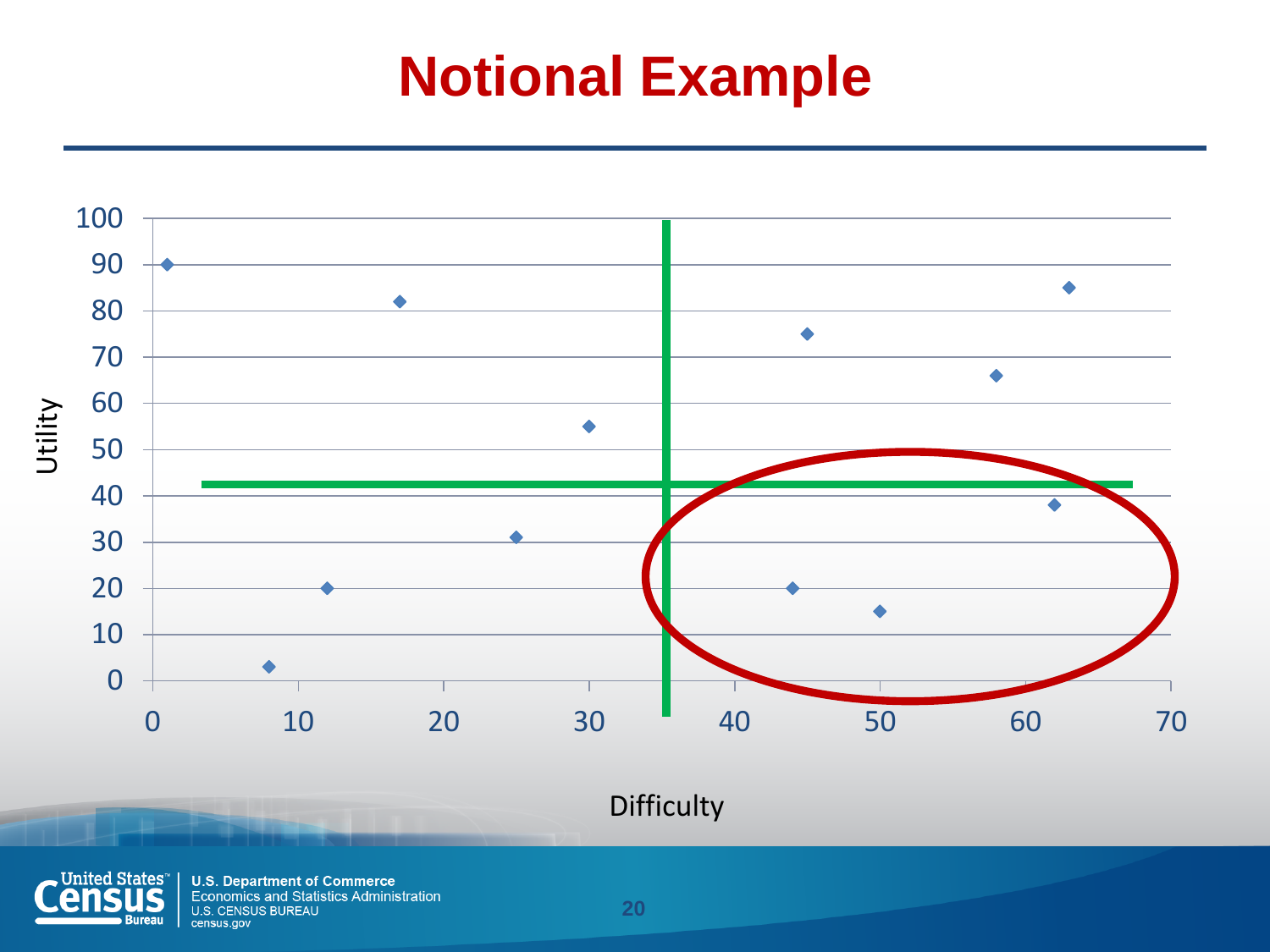### **Data User Feedback Tool**

**Feedback Form - ACS Content Review** -- The Census Bureau is trying to learn more about how people and organizations use ACS data. If you are an ACS data user, please help us improve the survey by telling us about the specific data you use and how you use it.

**1)** Please select **up to 5** questions on the ACS that are most important to you or that you use most frequently.

**Social** (Characteristics about people such as Educational Attainment, Marital Status, Language Spoken at Home, etc.) **[See All Social Topics](http://acsweb1.acs.census.gov/acs/www/about_the_survey/content_review_feedback/index_WF_1A_final_TD.php)**

**Economic** (Characteristics about people and households such as Income, Occupation, Health Insurance Coverage, etc.) **[See All Economic Topics](http://acsweb1.acs.census.gov/acs/www/about_the_survey/content_review_feedback/index_WF_1A_final_TD.php)**

**Financial** (Characteristics about housing such as Property Value, Mortgage, Rent, Utility Costs, etc.) **[See All Fin](http://acsweb1.acs.census.gov/acs/www/about_the_survey/content_review_feedback/index_WF_1A_final_TD.php)***[a](http://acsweb1.acs.census.gov/acs/www/about_the_survey/content_review_feedback/index_WF_1A_final_TD.php)***[ncial Topics](http://acsweb1.acs.census.gov/acs/www/about_the_survey/content_review_feedback/index_WF_1A_final_TD.php)**

**Physical** (Characteristics about housing such as Acreage, Year Structure Built, Computer & Internet Use, etc.)

**[See All Physical Topics](http://acsweb1.acs.census.gov/acs/www/about_the_survey/content_review_feedback/index_WF_1A_final_TD.php)**

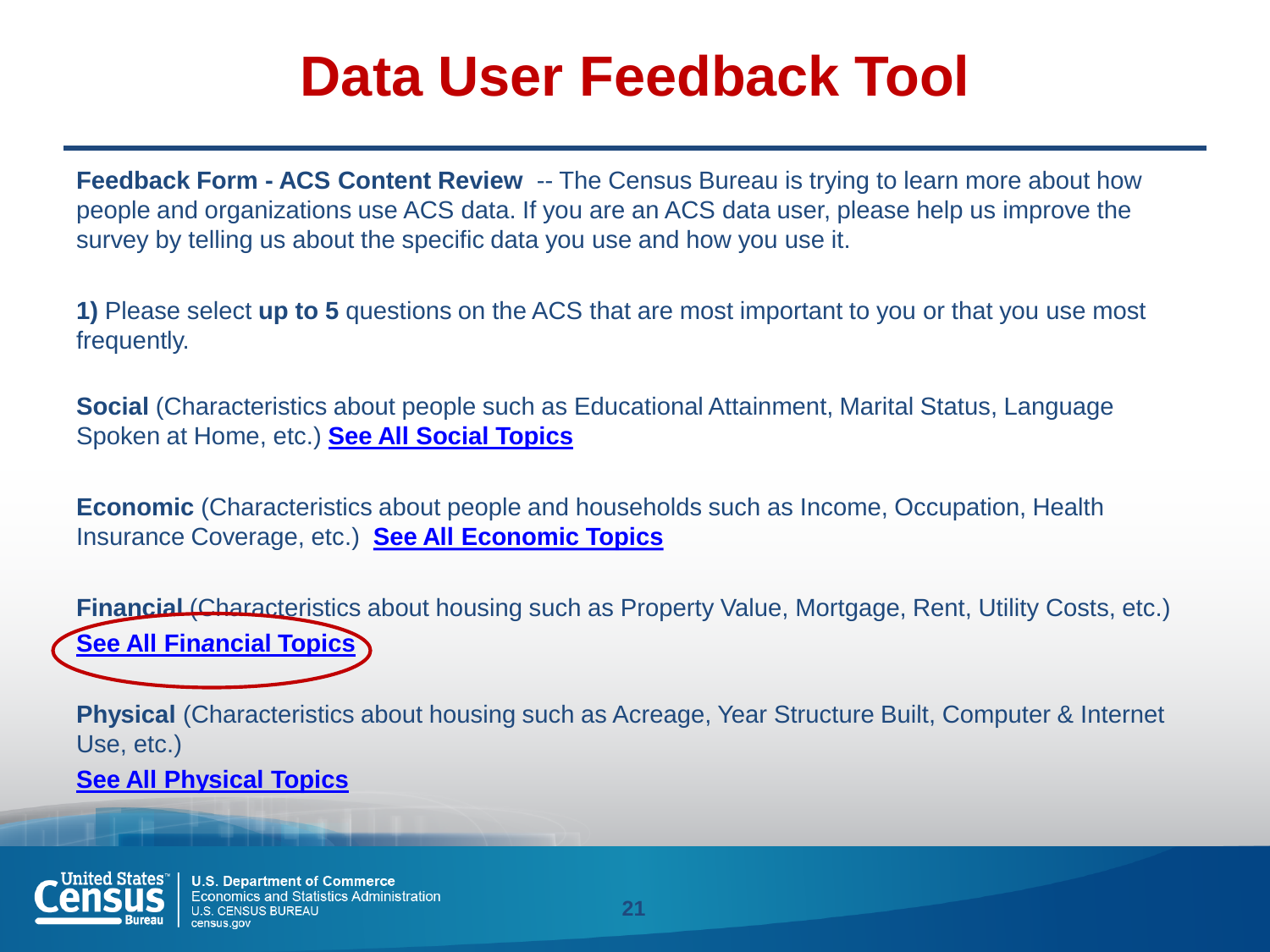### **Data User Feedback Tool**

**Financial** (Characteristics about housing such as Property Value, Mortgage, Rent, Utility Costs, etc.) **[See All Financial Topics](http://acsweb1.acs.census.gov/acs/www/about_the_survey/content_review_feedback/index_WF_1A_final_TD.php)**



Value [of Property](http://acsweb1.acs.census.gov/acs/www/about_the_survey/content_review_feedback/index_WF_1A_final_TD.php) -- About how much do you think this house and lot, apartment, or mobile home (and lot, if owned) would sell for if it were for sale?

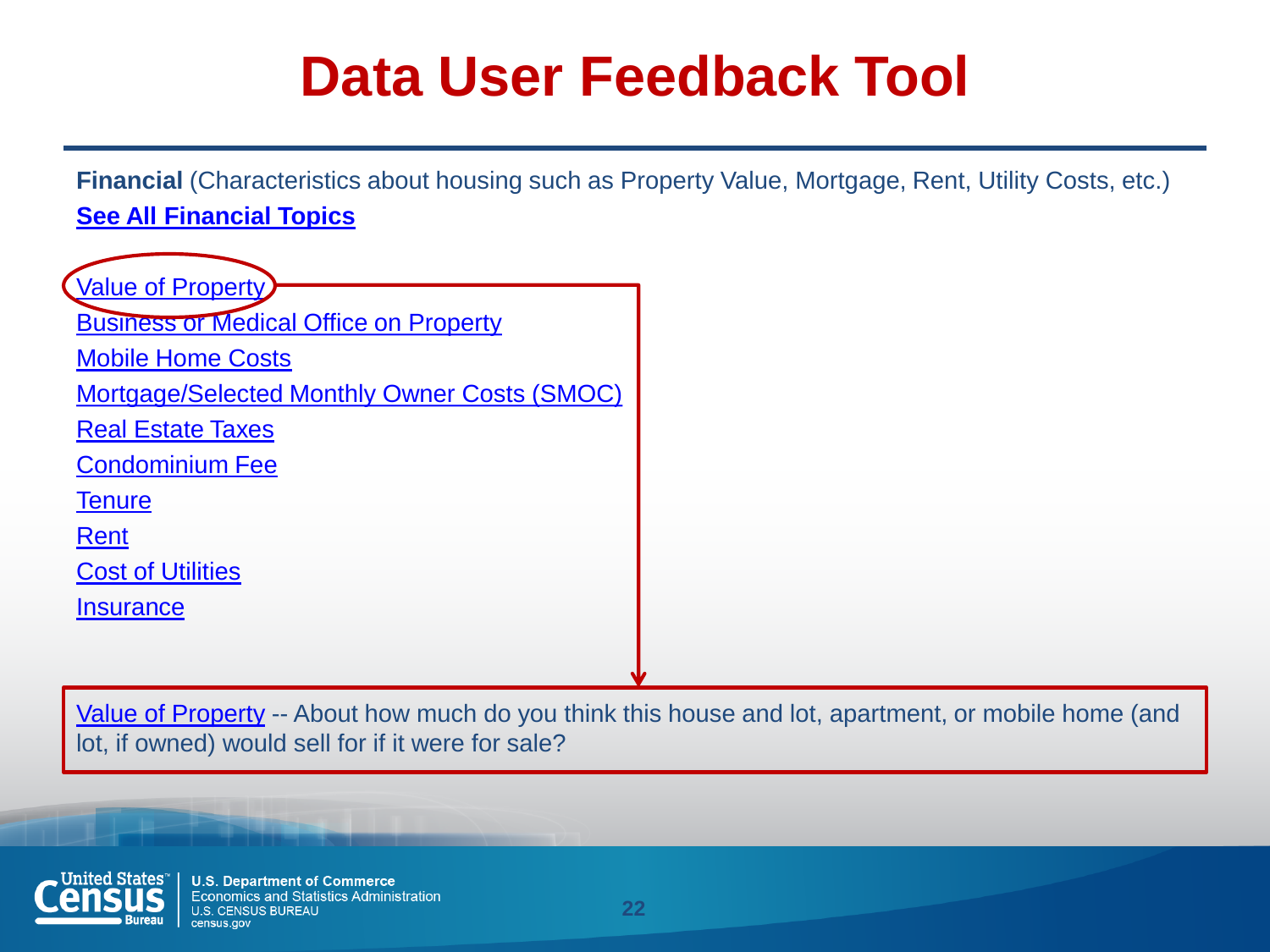### **Data User Feedback Tool**

#### **2) For each of the 1 questions you selected, please provide further details below.**

- a. Please tell us how you use the information from this question.
- b. The ACS might not be the only source for this information. Is there another source that you use?
- c. If yes, is the ACS your primary source for this information?
- d. If yes, please tell us why the ACS is your primary source for this information.

#### **3) Please tell us if you have any additional comments about any of the questions on the ACS that you use.**

#### **4) Please select your affiliation below so that we can better understand your use of the ACS.**

U.S. Congress; State, Local, or Tribal Elected or Appointed Official; State, Local, or Tribal Government Agency; Federal Government Agency; Business or Corporation, including Business Association; Private non-profit or for-profit organization; Educational Institute or Think Tank; Planning agency Media outlet; Other

#### **5) We may want to highlight various uses of the ACS. If you are willing to be contacted about your responses, please provide the following information.**

First Name; Last Name; Name of agency, office, or company; Telephone; Email